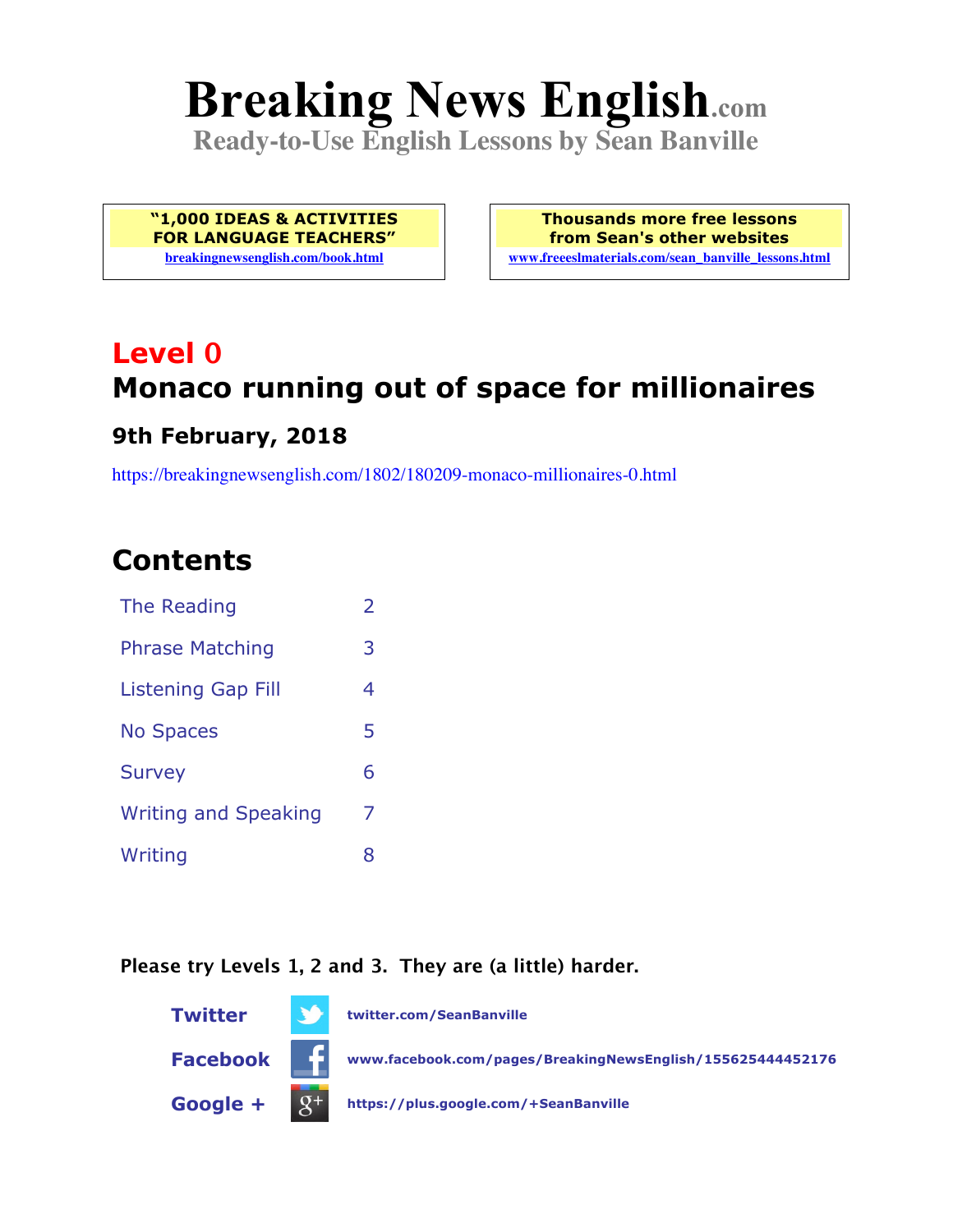### **THE READING**

From https://breakingnewsenglish.com/1802/180209-monaco-millionaires-0.html

Monaco has run out of space for millionaires. It is a playground for the rich. It is famous for its casino and harbor. Over 30 per cent of people there are millionaires. House prices are the highest in the world - around \$100,000 per square meter. About 2,700 more millionaires will move there in the next 10 years.

Monaco's Prince Albert II has said OK to a \$2.1 billion project to fill in a large area of the sea. There will be a park, a Japanese garden, and 120 luxury homes. Rich people want the luxury lifestyle and no income tax. Experts say the project will kill sea life. The Prince said sea life will live in a new area.

Sources: http://www.**bbc.com**/capital/story/20180206-the-country-running-out-of-space-for-its-millionaires http://www.**dailymail.co.uk**/news/article-5099939/Monaco-s-1-5billion-plan-reclaim-land-sea.html https://www.**thenational.ae**/world/europe/monaco-builds-into-the-sea-to-attract-moremillionaires-1.677409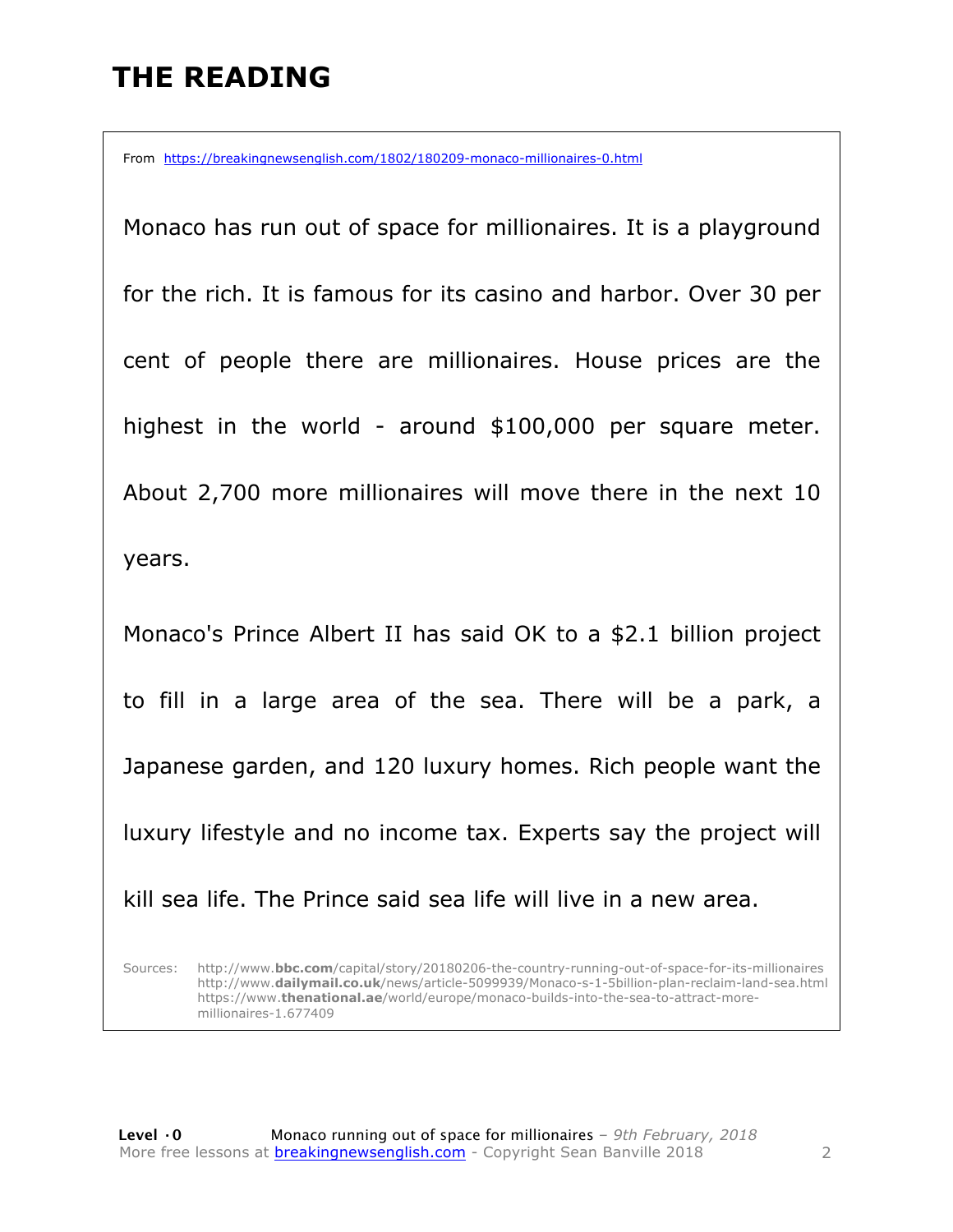### **PHRASE MATCHING**

From https://breakingnewsenglish.com/1802/180209-monaco-millionaires-0.html

#### **PARAGRAPH ONE:**

| 1. Monaco has run         |    | a. square meter    |
|---------------------------|----|--------------------|
| 2. famous                 |    | b. out of space    |
| 3. Over 30                |    | c. $10$ years      |
| 4. house                  |    | d. for its casino  |
| 5. the highest            |    | e. move there      |
| 6. \$100,000 per          | f. | prices             |
| 7. more millionaires will | g. | per cent of people |
| 8. in the next            |    | h. in the world    |
|                           |    |                    |

#### **PARAGRAPH TWO:**

|    | 1. Monaco's Prince |    | a. area         |
|----|--------------------|----|-----------------|
|    | 2. $a$ \$2.1       | b. | life            |
|    | 3. fill in         |    | c. be a park    |
|    | 4. There will      | d. | Albert II       |
|    | 5. 120 luxury      |    | e. a large area |
|    | 6. no income       | f. | billion project |
|    | 7. sea             |    | g. tax          |
| 8. | live in a new      | h. | homes           |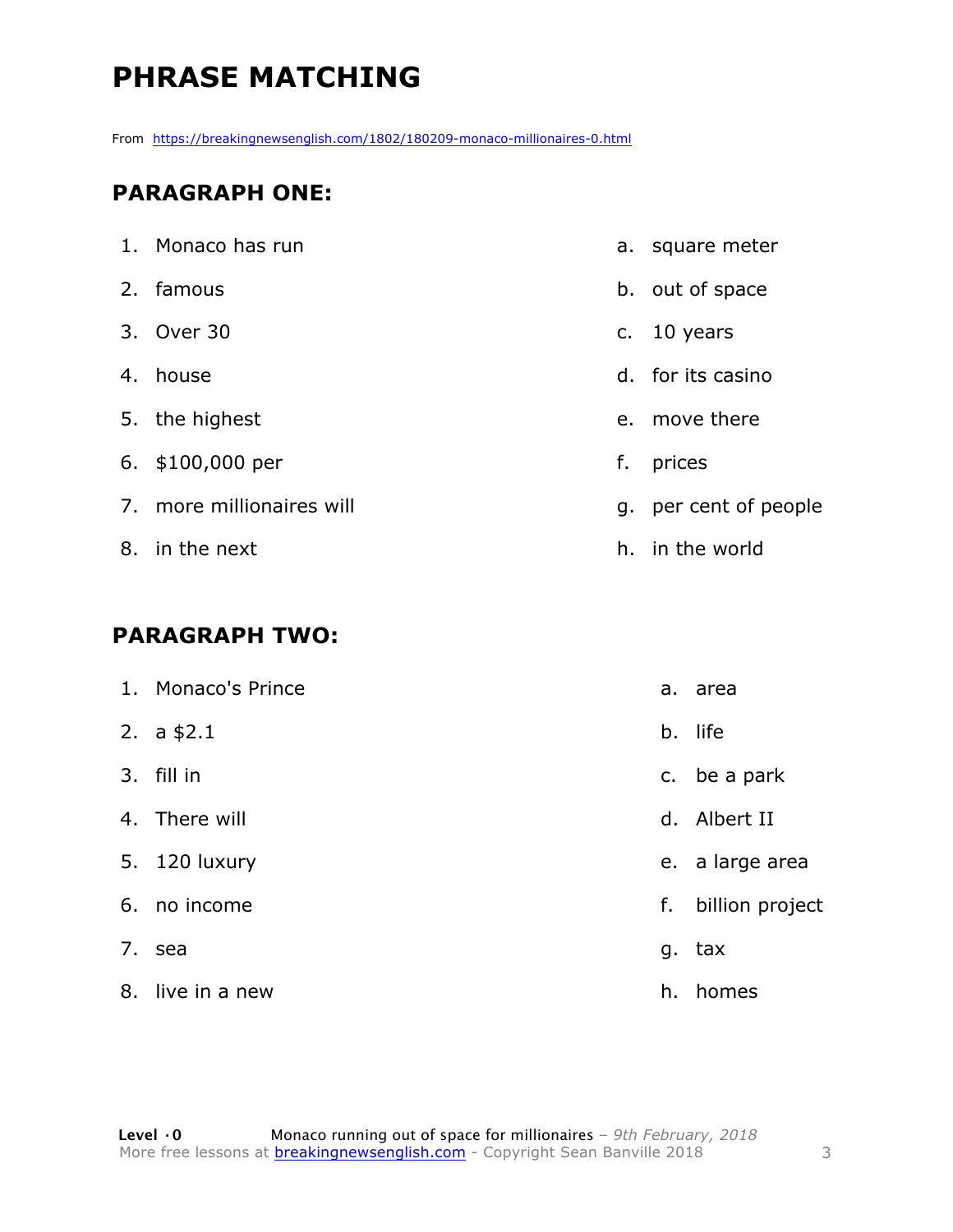### **LISTEN AND FILL IN THE GAPS**

From https://breakingnewsenglish.com/1802/180209-monaco-millionaires-0.html

| Monaco has run (1) ____________________________ for millionaires. It is a                                                                                                                                                                                                                                                                                                                                         |  |  |  |
|-------------------------------------------------------------------------------------------------------------------------------------------------------------------------------------------------------------------------------------------------------------------------------------------------------------------------------------------------------------------------------------------------------------------|--|--|--|
|                                                                                                                                                                                                                                                                                                                                                                                                                   |  |  |  |
| (3) ___________________________. Over 30 per cent of people there are                                                                                                                                                                                                                                                                                                                                             |  |  |  |
| millionaires. (4) $\frac{1}{\sqrt{1-\frac{1}{\sqrt{1-\frac{1}{\sqrt{1-\frac{1}{\sqrt{1-\frac{1}{\sqrt{1-\frac{1}{\sqrt{1-\frac{1}{\sqrt{1-\frac{1}{\sqrt{1-\frac{1}{\sqrt{1-\frac{1}{\sqrt{1-\frac{1}{\sqrt{1-\frac{1}{\sqrt{1-\frac{1}{\sqrt{1-\frac{1}{\sqrt{1-\frac{1}{\sqrt{1-\frac{1}{\sqrt{1-\frac{1}{\sqrt{1-\frac{1}{\sqrt{1-\frac{1}{\sqrt{1-\frac{1}{\sqrt{1-\frac{1}{\sqrt{1-\frac{1}{\sqrt{1-\frac{1$ |  |  |  |
| around \$100,000 (5) _______________________. About 2,700 more                                                                                                                                                                                                                                                                                                                                                    |  |  |  |
| millionaires will move there in the (6) ______________________.                                                                                                                                                                                                                                                                                                                                                   |  |  |  |
| Monaco's Prince Albert II has said OK to a \$2.1                                                                                                                                                                                                                                                                                                                                                                  |  |  |  |
|                                                                                                                                                                                                                                                                                                                                                                                                                   |  |  |  |
|                                                                                                                                                                                                                                                                                                                                                                                                                   |  |  |  |
| garden, and (9) _______________________. Rich people want the                                                                                                                                                                                                                                                                                                                                                     |  |  |  |
| luxury lifestyle and (10) ________________________. Experts say the                                                                                                                                                                                                                                                                                                                                               |  |  |  |
| project will (11) _______________________. The Prince said sea life                                                                                                                                                                                                                                                                                                                                               |  |  |  |
| will live in (12) _______________________________.                                                                                                                                                                                                                                                                                                                                                                |  |  |  |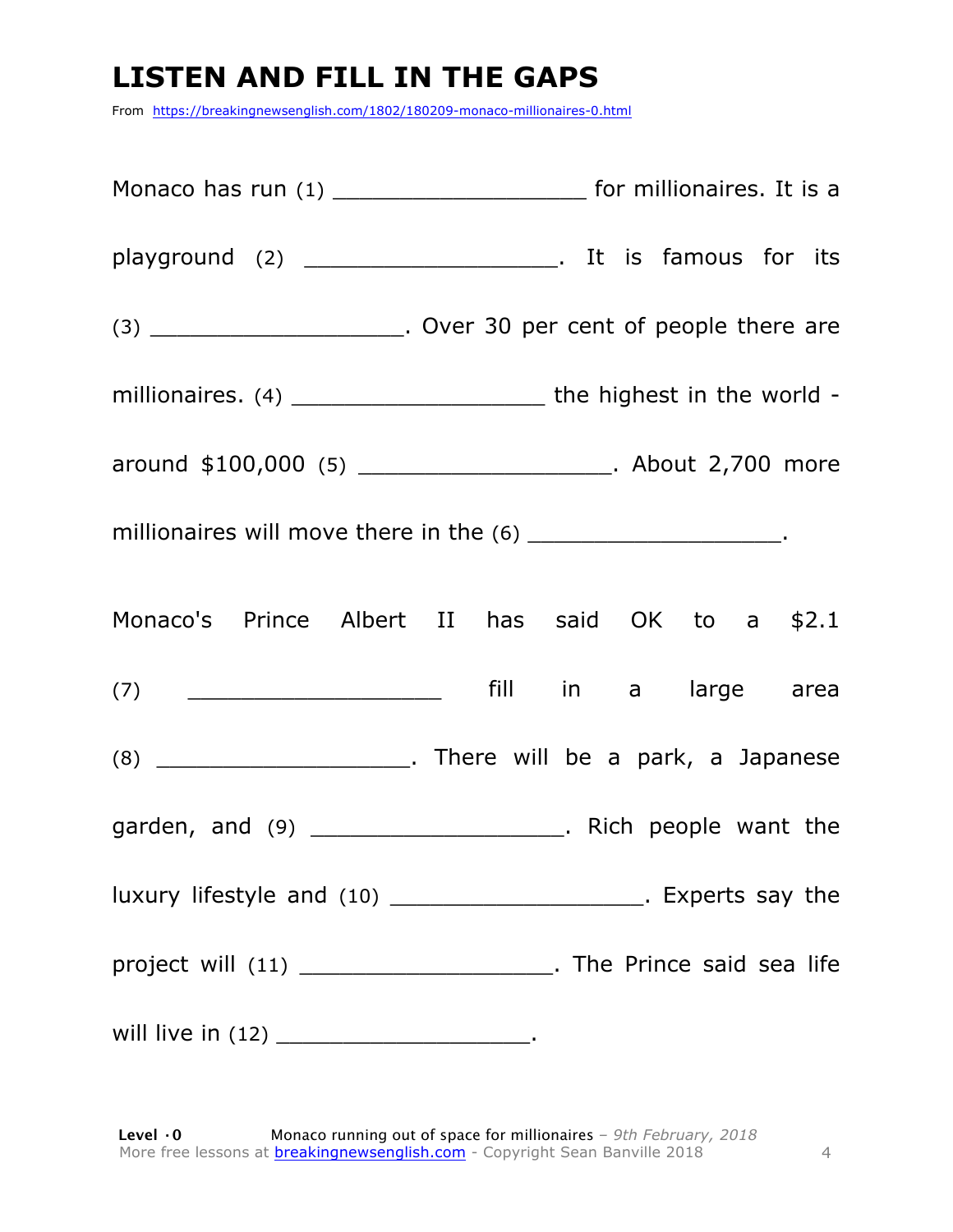### **PUT A SLASH ( / )WHERE THE SPACES ARE**

From https://breakingnewsenglish.com/1802/180209-monaco-millionaires-0.html

Monacohasrunoutofspaceformillionaires.Itisaplaygroundfortherich.

Itisfamousforitscasinoandharbor.Over30percentofpeoplethereare

millionaires.Housepricesarethehighestintheworld-around\$100,000

persquaremeter.About2,700moremillionaireswillmovethereinthene

xt10years.Monaco'sPrinceAlbertIIhassaidOKtoa\$2.1billionprojectt

ofillinalargeareaofthesea.Therewillbeapark,aJapanesegarden,and1

20luxuryhomes.Richpeoplewanttheluxurylifestyleandnoincometax.

Expertssaytheprojectwillkillsealife.ThePrincesaidsealifewillliveinan

ewarea.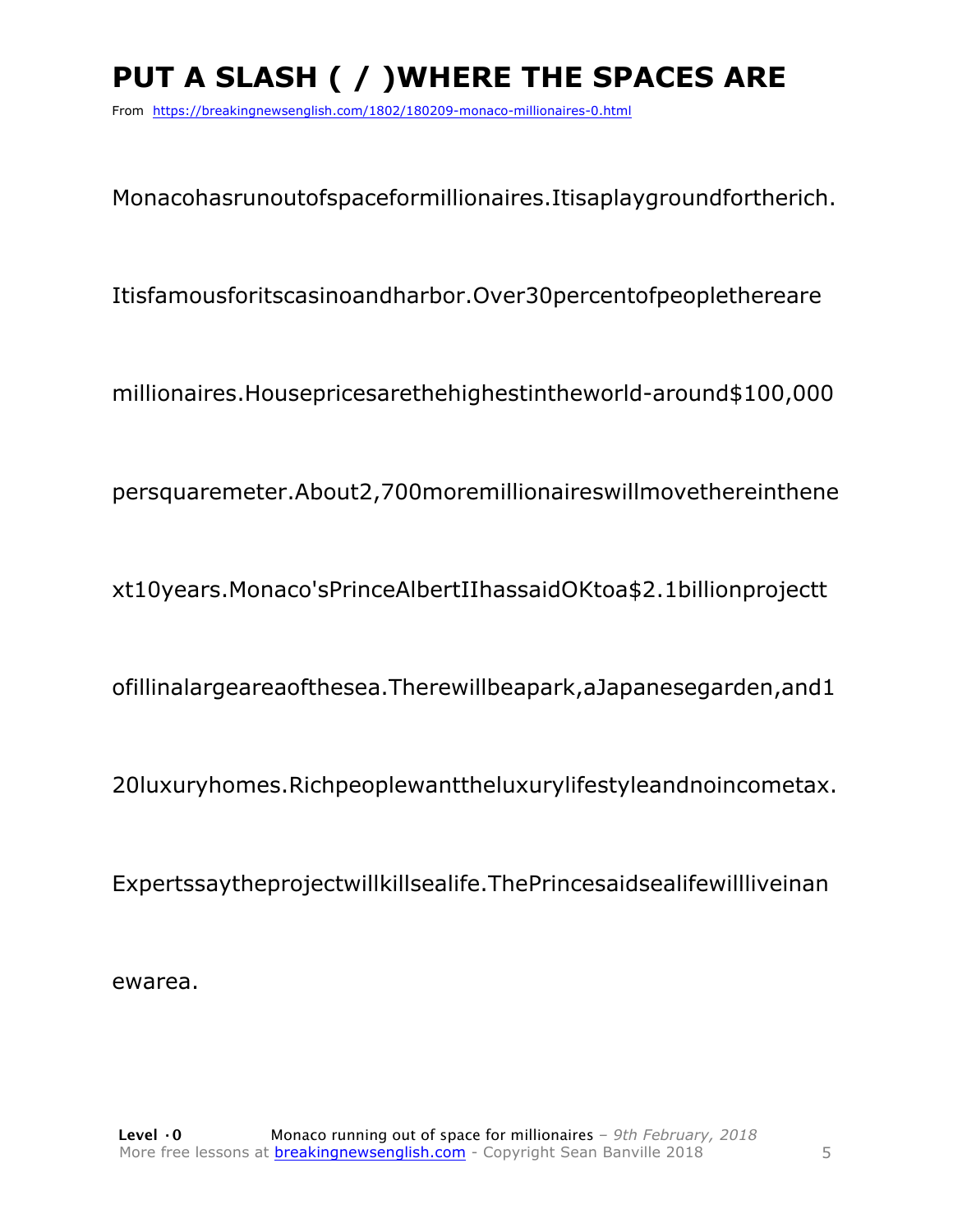### **MILLIONAIRES SURVEY**

From https://breakingnewsenglish.com/1802/180209-monaco-millionaires-4.html

Write five GOOD questions about millionaires in the table. Do this in pairs. Each student must write the questions on his / her own paper.

When you have finished, interview other students. Write down their answers.

|      | STUDENT 1 | STUDENT 2 | STUDENT 3 |
|------|-----------|-----------|-----------|
| Q.1. |           |           |           |
| Q.2. |           |           |           |
| Q.3. |           |           |           |
| Q.4. |           |           |           |
| Q.5. |           |           |           |

- Now return to your original partner and share and talk about what you found out. Change partners often.
- Make mini-presentations to other groups on your findings.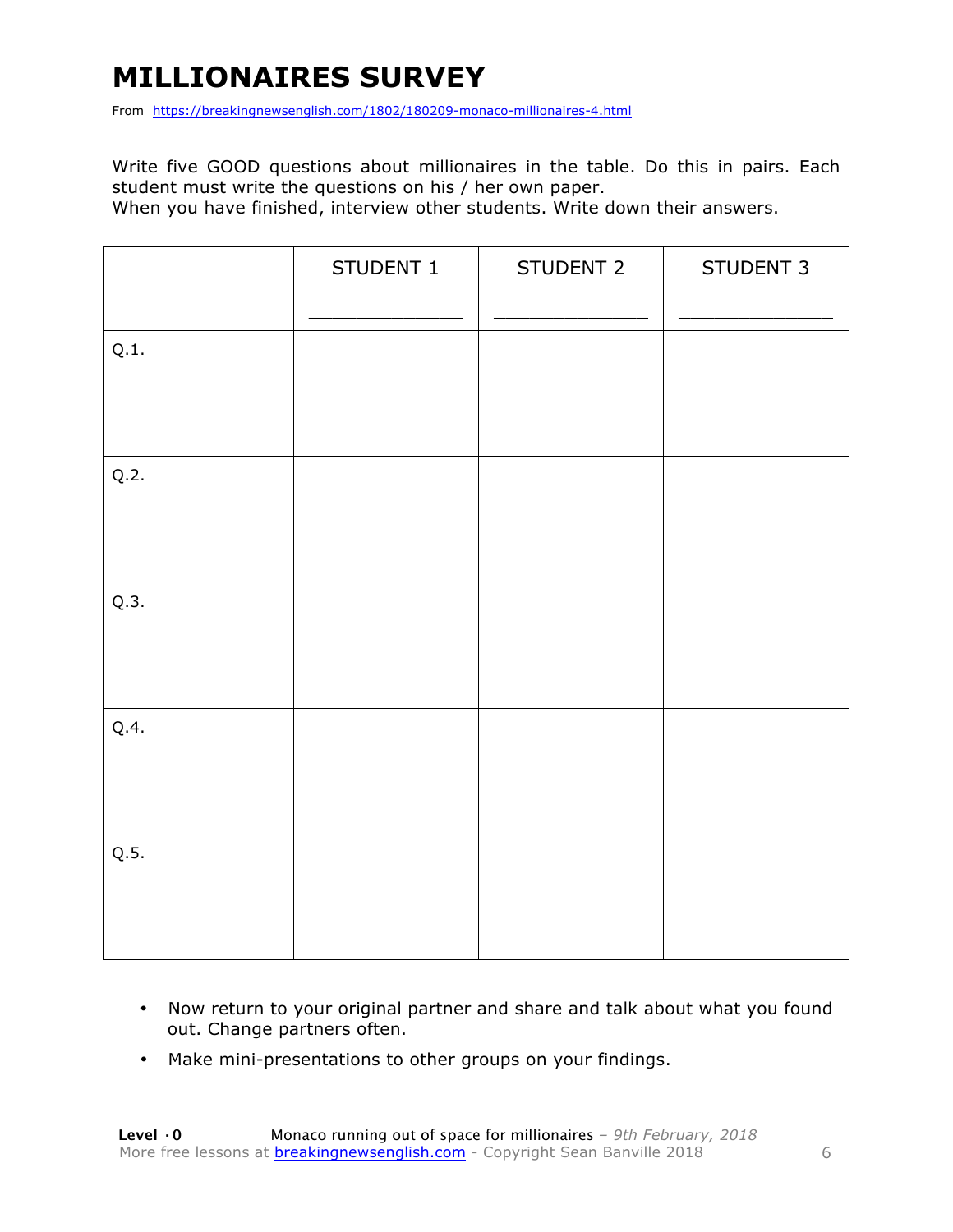### **WRITE QUESTIONS & ASK YOUR PARTNER(S)**

Student A: Do not show these to your speaking partner(s).

| a) |  |  |
|----|--|--|
| b) |  |  |
| c) |  |  |
| d) |  |  |
| e) |  |  |
|    |  |  |
| f) |  |  |

*Monaco running out of space for millionaires – 9th February, 2018* More free lessons at breakingnewsenglish.com

### **WRITE QUESTIONS & ASK YOUR PARTNER(S)**

-----------------------------------------------------------------------------

Student B: Do not show these to your speaking partner(s).

| a)           |  |  |
|--------------|--|--|
| b)           |  |  |
| $\mathsf{C}$ |  |  |
| d)           |  |  |
| e)           |  |  |
| f)           |  |  |